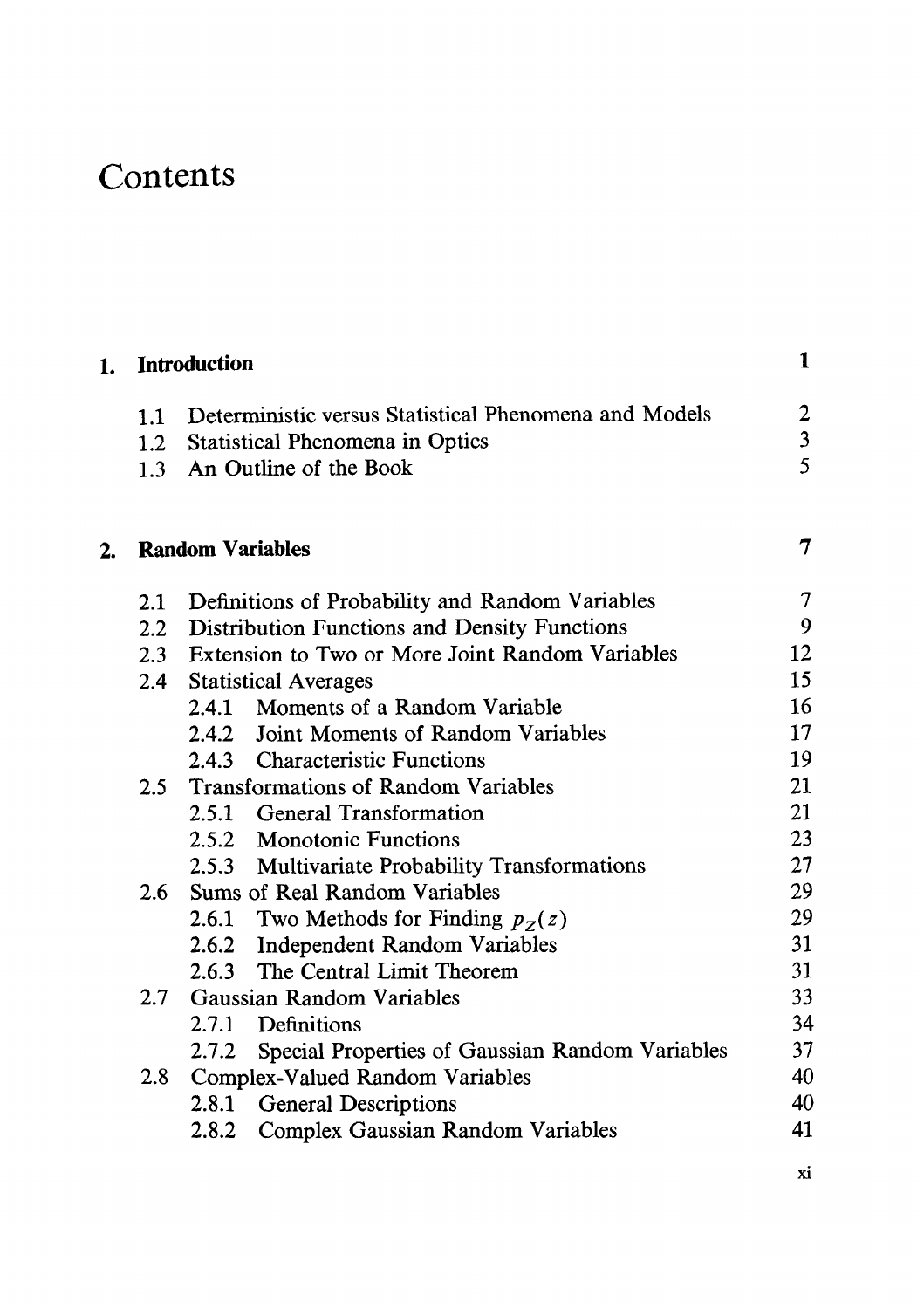|    | 2.9 |       | Random Phasor Sums                                              | 44  |
|----|-----|-------|-----------------------------------------------------------------|-----|
|    |     | 2.9.1 | <b>Initial Assumptions</b>                                      | 44  |
|    |     | 2.9.2 | Calculations of Means, Variances, and the                       |     |
|    |     |       | <b>Correlation Coefficient</b>                                  | 46  |
|    |     | 2.9.3 | Statistics of the Length and Phase                              | 48  |
|    |     | 2.9.4 | A Constant Phasor Plus a Random Phasor Sum                      | 50  |
|    |     | 2.9.5 | Strong Constant Phasor Plus a Weak                              |     |
|    |     |       | Random Phasor Sum                                               | 54  |
| 3. |     |       | <b>Random Processes</b>                                         | 60  |
|    | 3.1 |       | Definition and Description of a Random Process                  | 60  |
|    | 3.2 |       | Stationarity and Ergodicity                                     | 63  |
|    | 3.3 |       | Spectral Analysis of Random Processes                           | 68  |
|    |     | 3.3.1 | Spectral Densities of Known Functions                           | 68  |
|    |     | 3.3.2 | Spectral Density of a Random Process                            | 70  |
|    |     |       | 3.3.3 Energy and Power Spectral Densities for                   |     |
|    |     |       | <b>Linearly Filtered Random Processes</b>                       | 71  |
|    | 3.4 |       | Autocorrelation Functions and the                               |     |
|    |     |       | Wiener-Khinchin Theorem                                         | 73  |
|    | 3.5 |       | <b>Cross-Correlation Functions and Cross-Spectral Densities</b> | 79  |
|    | 3.6 |       | The Gaussian Random Process                                     | 82  |
|    |     |       | 3.6.1 Definition                                                | 82  |
|    |     |       | 3.6.2 Linearly Filtered Gaussian Random Processes               | 83  |
|    |     |       | 3.6.3 Wide-Sense Stationarity and Strict Stationarity           | 84  |
|    |     |       | 3.6.4 Fourth-Order Moments                                      | 84  |
|    | 3.7 |       | The Poisson Impulse Process                                     | 85  |
|    |     |       | 3.7.1 Definitions                                               | 85  |
|    |     |       | 3.7.2 Derivation of Poisson Statistics from                     |     |
|    |     |       | <b>Fundamental Hypotheses</b>                                   | 88  |
|    |     | 3.7.3 | Derivation of Poisson Statistics from Random                    |     |
|    |     |       | <b>Event Times</b>                                              | 90  |
|    |     | 3.7.4 | <b>Energy and Power Spectral Densities</b>                      |     |
|    |     |       | of Poisson Processes                                            | 91  |
|    |     |       | 3.7.5 Doubly Stochastic Poisson Processes                       | 95  |
|    |     |       | 3.7.6 Linearly Filtered Poisson Processes                       | 97  |
|    | 3.8 |       | Random Processes Derived from Analytic Signals                  | 99  |
|    |     |       | 3.8.1 Representation of a Monochromatic Signal                  |     |
|    |     |       | by a Complex Signal                                             | 99  |
|    |     | 3.8.2 | Representation of a Nonmonochromatic Signal                     |     |
|    |     |       | by a Complex Signal                                             | 101 |
|    |     | 3.8.3 | Complex Envelopes or Time-Varying Phasors                       | 103 |
|    |     | 3.8.4 | The Analytic Signal as a Complex-Valued                         |     |
|    |     |       | <b>Random Process</b>                                           | 104 |

 $\mathcal{L}^{\text{max}}$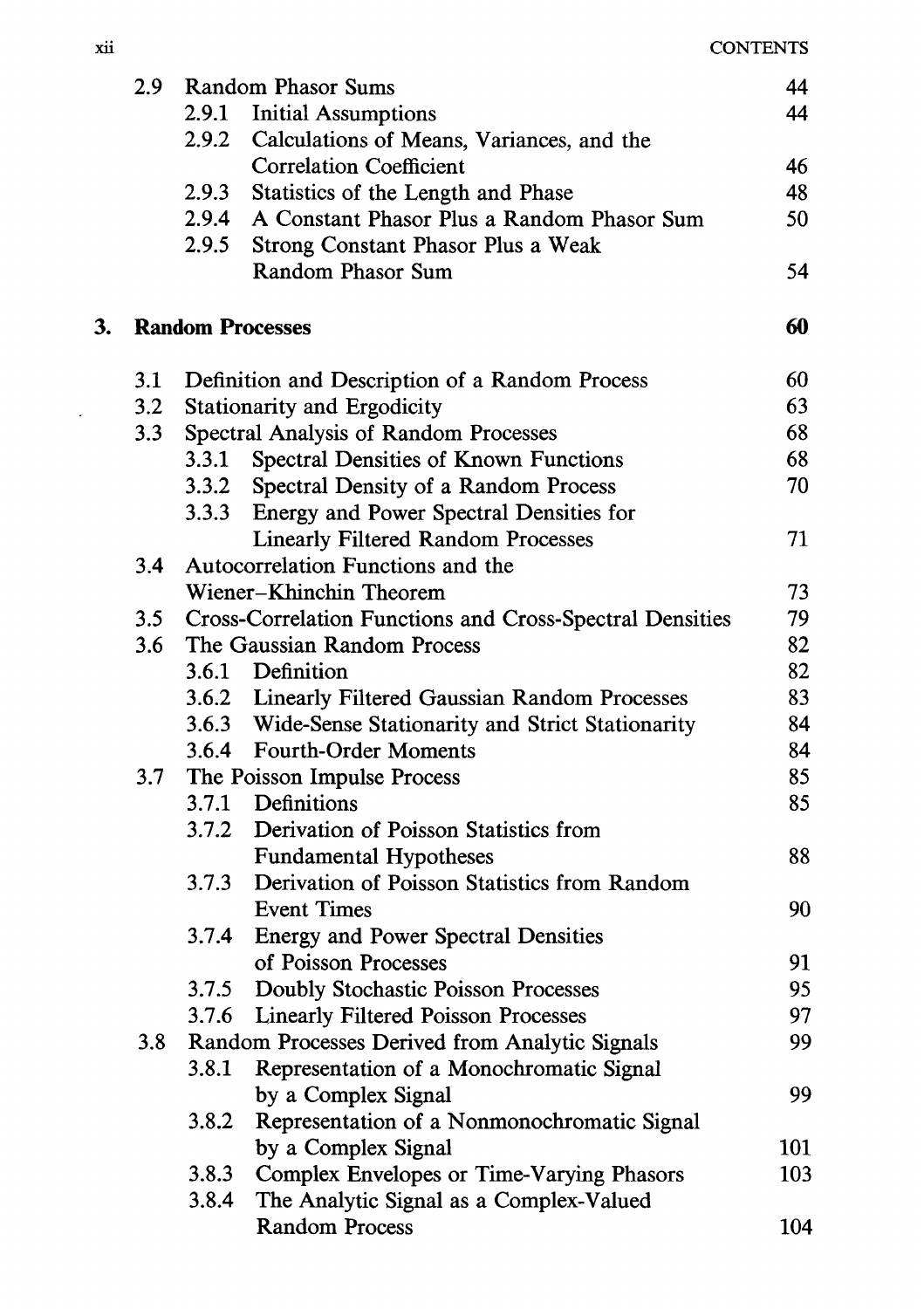|    | <b>CONTENTS</b> |                                                                          | xiii       |
|----|-----------------|--------------------------------------------------------------------------|------------|
|    | 3.9             | The Complex Gaussian Random Process<br>3.10 The Karhunen-Loève Expansion | 108<br>109 |
| 4. |                 | <b>Some First-Order Properties of Light Waves</b>                        | 116        |
|    | 4.1             | Propagation of Light Waves                                               | 117        |
|    |                 | 4.1.1 Monochromatic Light                                                | 117        |
|    |                 | 4.1.2 Nonmonochromatic Light                                             | 118        |
|    |                 | 4.1.3 Narrowband Light                                                   | 120        |
|    | 4.2             | Polarized and Unpolarized Thermal Light                                  | 120        |
|    |                 | 4.2.1 Polarized Thermal Light                                            | 121        |
|    |                 | 4.2.2 Unpolarized Thermal Light                                          | 124        |
|    | 4.3             | Partially Polarized Thermal Light                                        | 127        |
|    |                 | Passage of Narrowband Light Through<br>4.3.1                             |            |
|    |                 | <b>Polarization-Sensitive Instruments</b>                                | 127        |
|    |                 | 4.3.2 The Coherency Matrix                                               | 130        |
|    |                 | 4.3.3 The Degree of Polarization                                         | 134        |
|    |                 | 4.3.4 First-Order Statistics of the Instantaneous Intensity              | 136<br>138 |
|    | 4.4             | Laser Light<br>4.4.1 Single-Mode Oscillation                             | 139        |
|    |                 | 4.4.2 Multimode Laser Light                                              | 145        |
|    |                 | 4.4.3<br>Pseudothermal Light Produced by Passing Laser                   |            |
|    |                 | Light Through a Moving Diffuser                                          | 151        |
| 5. |                 | <b>Coherence of Optical Waves</b>                                        | 157        |
|    | 5.1             | <b>Temporal Coherence</b>                                                | 158        |
|    |                 | 5.1.1 The Michelson Interferometer                                       | 158        |
|    |                 | 5.1.2 Mathematical Description of the Experiment                         | 161        |
|    |                 | Relationship of the Interferogram to the<br>5.1.3                        |            |
|    |                 | Power Spectral Density of the Light Beam                                 | 164        |
|    |                 | Fourier Spectroscopy<br>5.1.4                                            | 169        |
|    | 5.2             | Spatial Coherence                                                        | 170        |
|    |                 | Young's Experiment<br>5.2.1                                              | 170        |
|    |                 | Mathematical Description of Young's Experiment<br>5.2.2                  | 173        |
|    |                 | Some Geometric Considerations<br>5.2.3                                   | 177        |
|    |                 | Interference Under Quasimonochromatic<br>5.2.4                           |            |
|    |                 | Conditions                                                               | 180        |
|    |                 | <b>Effects of Finite Pinhole Size</b><br>5.2.5                           | 183        |
|    | 5.3             | <b>Cross-Spectral Purity</b>                                             | 187        |
|    |                 | Power Spectrum of the Superposition of<br>5.3.1                          |            |
|    |                 | Two Light Beams                                                          | 187        |
|    |                 | Cross-Spectral Purity and Reducibility<br>5.3.2                          | 189        |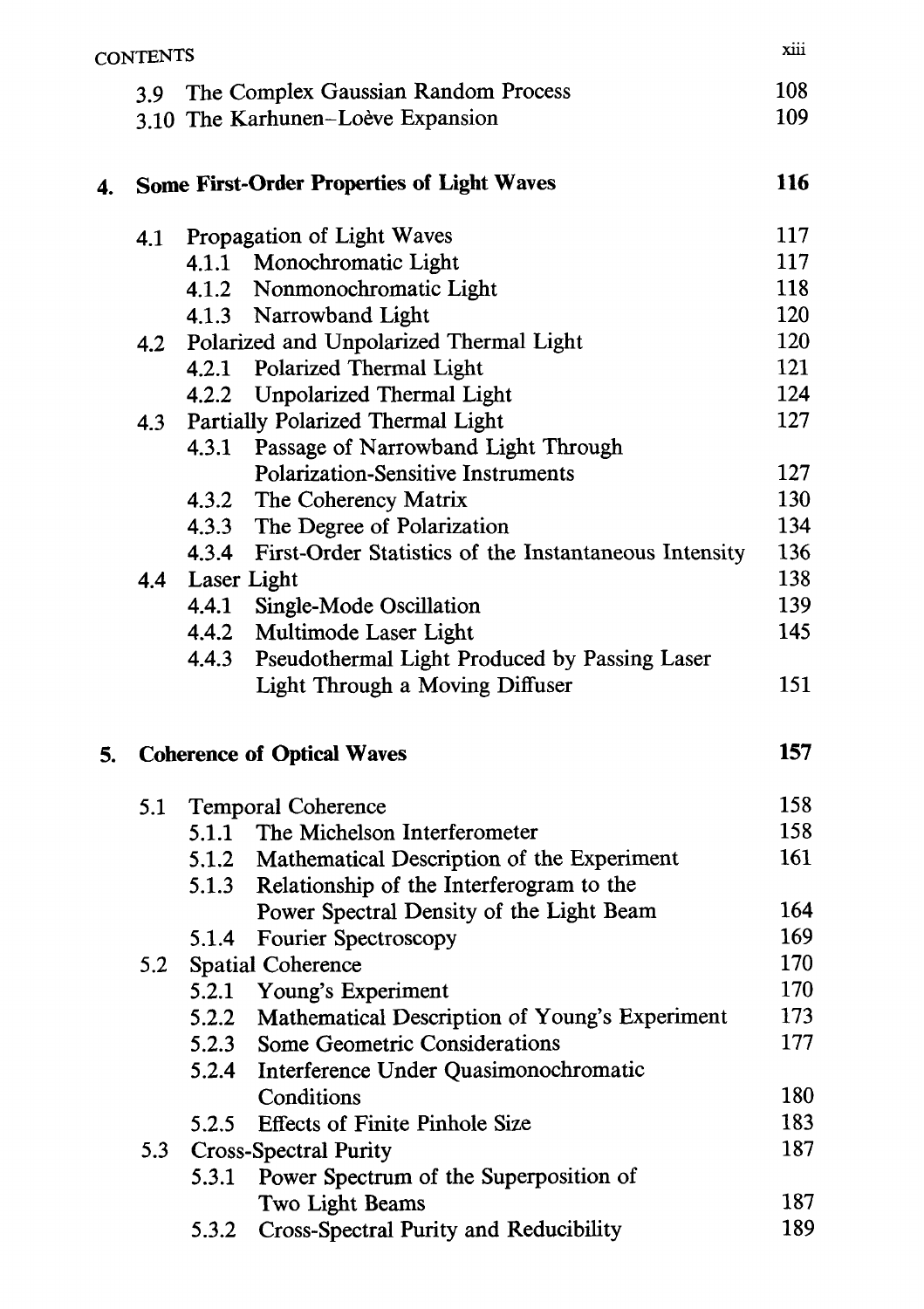|    |     | 5.3.3 | Laser Light Scattered by a Moving Diffuser               | 193. |
|----|-----|-------|----------------------------------------------------------|------|
|    | 5.4 |       | Propagation of Mutual Coherence                          | 195  |
|    |     | 5.4.1 | Solution Based on the Huygens-Fresnel Principle          | 196  |
|    |     | 5.4.2 | Wave Equations Governing Propagation                     |      |
|    |     |       | of Mutual Coherence                                      | 199  |
|    |     | 5.4.3 | Propagation of Cross-Spectral Density                    | 201  |
|    | 5.5 |       | Limiting Forms of the Mutual Coherence Function          | 202  |
|    |     |       | 5.5.1 A Coherent Field                                   | 202  |
|    |     | 5.5.2 | An Incoherent Field                                      | 205  |
|    | 5.6 |       | The Van Cittert-Zernike Theorem                          | 207  |
|    |     |       | 5.6.1 Mathematical Derivation                            | 207  |
|    |     |       | 5.6.2 Discussion                                         | 210  |
|    |     |       | 5.6.3 An Example                                         | 211  |
|    |     | 5.6.4 | A Generalized Van Cittert-Zernike Theorem                | 218  |
|    | 5.7 |       | Diffraction of Partially Coherent Light by an Aperture   | 222  |
|    |     | 5.7.1 | Effect of a Thin Transmitting Structure                  |      |
|    |     |       | on Mutual Intensity                                      | 222  |
|    |     |       | 5.7.2 Calculation of the Observed Intensity Pattern      | 223  |
|    |     | 5.7.3 | Discussion                                               | 226  |
|    |     |       |                                                          |      |
|    |     |       |                                                          |      |
| 6. |     |       | <b>Some Problems Involving High-Order Coherence</b>      | 237  |
|    |     |       |                                                          |      |
|    | 6.1 |       | Statistical Properties of the Integrated Intensity       |      |
|    |     |       | of Thermal or Pseudothermal Light                        | 238  |
|    |     | 6.1.1 | Mean and Variance of the Integrated Intensity            | 239  |
|    |     | 6.1.2 | Approximate Form for the Probability                     |      |
|    |     |       | Density Function of Integrated Intensity                 | 244  |
|    |     | 6.1.3 | Exact Solution for the Probability Density               |      |
|    |     |       | Function of Integrated Intensity                         | 250  |
|    | 6.2 |       | <b>Statistical Properties of Mutual Intensity</b>        |      |
|    |     |       | with Finite Measurement Time                             | 256  |
|    |     | 6.2.1 | Moments of the Real and Imaginary Parts of $J_{12}(T)$   | 258  |
|    |     | 6.2.2 | Statistics of the Modulus and Phase of $J_{12}(T)$ for   |      |
|    |     |       | Long Integration Time and Small $\mu_{12}$               | 263  |
|    |     | 6.2.3 | Statistics of the Modulus and Phase of $J_{12}(T)$ Under |      |
|    |     |       | the Condition of High Signal-to-Noise Ratio              | 269  |
|    | 6.3 |       | Classical Analysis of the Intensity Interferometer       | 271  |
|    |     | 6.3.1 | Amplitude versus Intensity Interferometry                | 272  |
|    |     | 6.3.2 | Ideal Output of the Intensity Interferometer             | 274  |
|    |     | 6.3.3 | "Classical" or "Self" Noise at the                       |      |
|    |     |       | <b>Interferometer Output</b>                             | 277  |

 $\ddot{\phantom{0}}$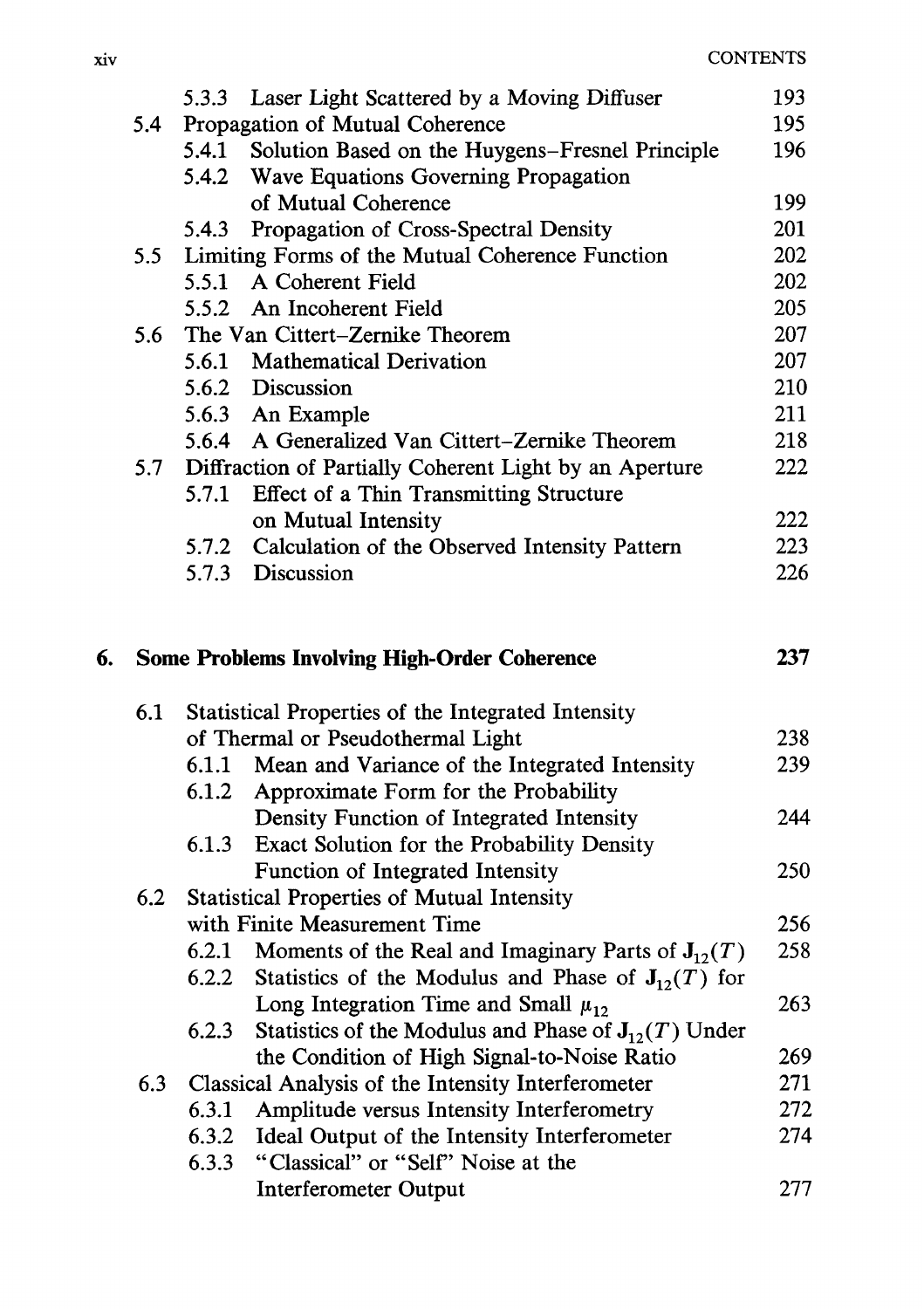| 7. |                                                         |       | <b>Effects of Partial Coherence on Imaging Systems</b> | 286 |
|----|---------------------------------------------------------|-------|--------------------------------------------------------|-----|
|    | 7.1                                                     |       | Some Preliminary Considerations                        | 287 |
|    |                                                         | 7.1.1 | Effects of a Thin Transmitting Object on               |     |
|    |                                                         |       | Mutual Coherence                                       | 287 |
|    |                                                         | 7.1.2 | Time Delays Introduced by a Thin Lens                  | 290 |
|    |                                                         | 7.1.3 | Focal-Plane-to-Focal-Plane Coherence Relation-         |     |
|    |                                                         |       | ships                                                  | 292 |
|    |                                                         | 7.1.4 | Object-Image Coherence Relations for                   |     |
|    |                                                         |       | a Single Thin Lens                                     | 296 |
|    |                                                         | 7.1.5 | Relationship Between Mutual Intensities                |     |
|    |                                                         |       | in the Exit Pupil and the Image                        | 300 |
|    | 7.2                                                     |       | Methods for Calculating Image Intensity                | 303 |
|    |                                                         | 7.2.1 | Integration over the Source                            | 303 |
|    |                                                         | 7.2.2 | Representation of the Source by an Incident            |     |
|    |                                                         |       | <b>Mutual Intensity Function</b>                       | 307 |
|    |                                                         | 7.2.3 | The Four-Dimensional Linear Systems Approach           | 312 |
|    |                                                         | 7.2.4 | The Incoherent and Coherent Limits                     | 320 |
|    | 7.3                                                     |       | Some Examples                                          | 324 |
|    |                                                         | 7.3.1 | The Image of Two Closely Spaced Points                 | 324 |
|    |                                                         | 7.3.2 | The Image of a Sinusoidal Amplitude Object             | 328 |
|    | 7.4                                                     |       | Image Formation as an Interferometric Process          | 331 |
|    |                                                         | 7.4.1 | An Imaging System as an Interferometer                 | 331 |
|    |                                                         | 7.4.2 | Gathering Image Information with Interferometers       | 335 |
|    |                                                         | 7.4.3 | The Importance of Phase Information                    | 340 |
|    |                                                         | 7.4.4 | <b>Phase Retrieval</b>                                 | 343 |
|    | 7.5                                                     |       | The Speckle Effect in Coherent Imaging                 | 347 |
|    |                                                         | 7.5.1 | The Origin and First-Order Statistics of Speckle       | 348 |
|    |                                                         | 7.5.2 | <b>Ensemble Average Coherence</b>                      | 351 |
| 8. | Imaging in the Presence of Randomly Inhomogeneous Media |       |                                                        |     |
|    | 8.1                                                     |       | Effects of Thin Random Screens on Image Quality        | 362 |
|    |                                                         | 8.1.1 | Assumptions and Simplifications                        | 362 |
|    |                                                         | 8.1.2 | The Average Optical Transfer Function                  | 364 |
|    |                                                         | 8.1.3 | The Average Point-Spread Function                      | 366 |
|    | 8.2                                                     |       | <b>Random Absorbing Screens</b>                        | 367 |
|    |                                                         | 8.2.1 | General Forms of the Average OTF                       |     |
|    |                                                         |       | and the Average PSF                                    | 367 |
|    |                                                         | 8.2.2 | A Specific Example                                     | 371 |
|    | 8.3                                                     |       | Random-Phase Screens                                   | 374 |
|    |                                                         | 8.3.1 | <b>General Formulation</b>                             | 375 |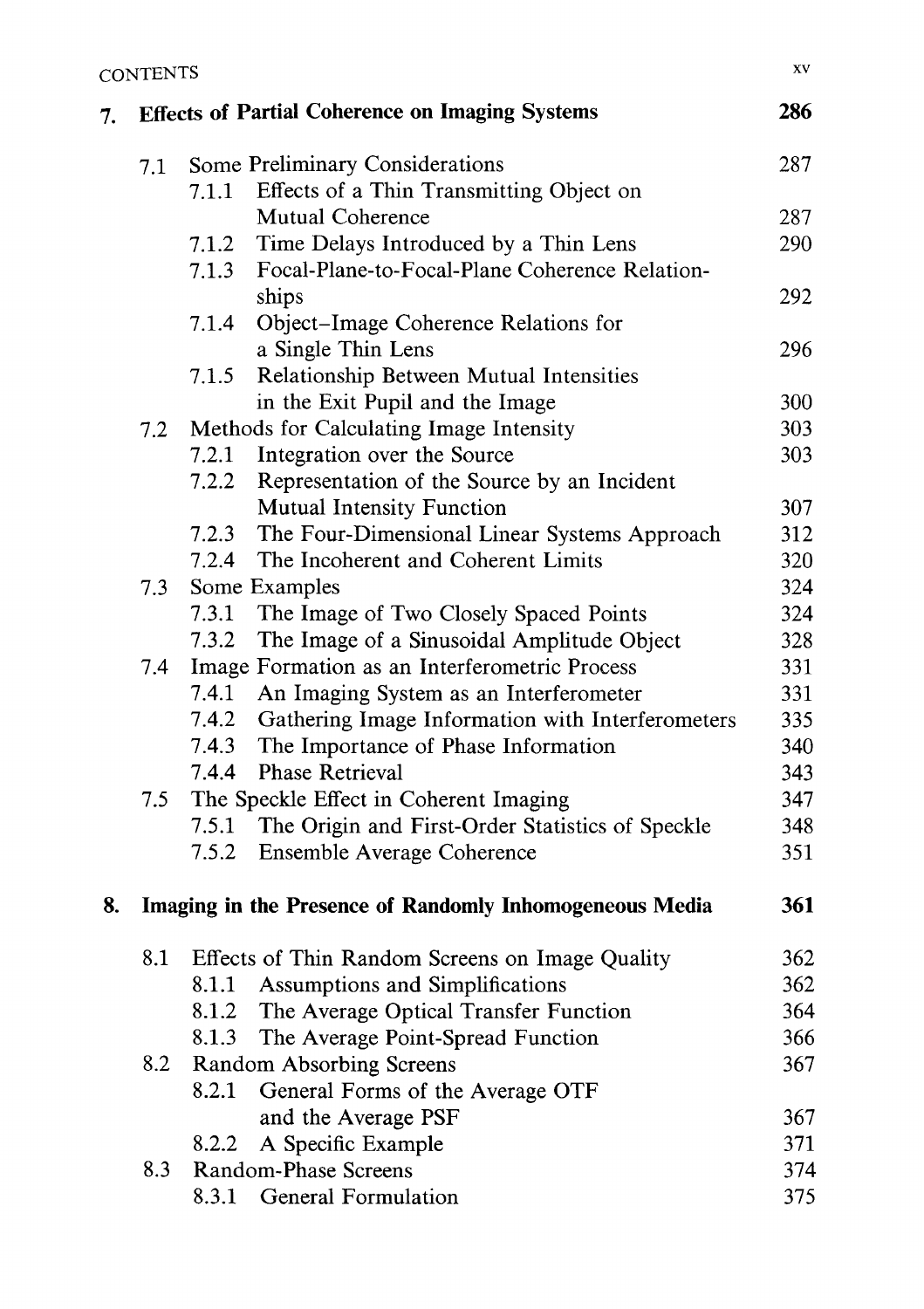|    |     | 8.3.2 | The Gaussian Random-Phase Screen                              | 376 |
|----|-----|-------|---------------------------------------------------------------|-----|
|    |     | 8.3.3 | Limiting Forms for Average OTF and                            |     |
|    |     |       | Average PSF for Large Phase Variance                          | 381 |
|    | 8.4 |       | Effects of an Extended Randomly Inhomogeneous                 |     |
|    |     |       | Medium on Wave Propagation                                    | 384 |
|    |     | 8.4.1 | <b>Notation and Definitions</b>                               | 385 |
|    |     | 8.4.2 | Atmospheric Model                                             | 388 |
|    |     | 8.4.3 | Electromagnetic Wave Propagation Through                      |     |
|    |     |       | the Inhomogeneous Atmosphere                                  | 393 |
|    |     | 8.4.4 | The Log-Normal Distribution                                   | 399 |
|    | 8.5 |       | The Long-Exposure OTF                                         | 402 |
|    |     | 8.5.1 | Long-Exposure OTF in Terms of the Wave                        |     |
|    |     |       | <b>Structure Function</b>                                     | 402 |
|    |     | 8.5.2 | Near-Field Calculation of the Wave Structure                  |     |
|    |     |       | Function                                                      | 407 |
|    | 8.6 |       | Generalizations of the Theory                                 | 414 |
|    |     | 8.6.1 | <b>Extension to Longer Propagation</b>                        |     |
|    |     |       | Paths-Amplitude and Phase Filter Functions                    | 415 |
|    |     | 8.6.2 | Effects of Smooth Variations of the Structure                 |     |
|    |     |       | Constant $C_n^2$                                              | 427 |
|    |     | 8.6.3 | The Atmospheric Coherence Diameter $r_0$                      | 429 |
|    |     | 8.6.4 | Structure Function for a Spherical Wave                       | 432 |
|    | 8.7 |       | The Short-Exposure OTF                                        | 433 |
|    |     | 8.7.1 | Long versus Short Exposures                                   | 433 |
|    |     | 8.7.2 | Calculation of the Average Short-Exposure OTF                 | 436 |
|    | 8.8 |       | <b>Stellar Speckle Interferometry</b>                         | 441 |
|    |     |       | 8.8.1 Principle of the Method                                 | 442 |
|    |     | 8.8.2 | Heuristic Analysis of the Method                              | 446 |
|    |     | 8.8.3 | A More Complete Analysis of Stellar Speckle                   |     |
|    |     |       | Interferometry                                                | 450 |
|    |     | 8.8.4 | Extensions                                                    | 455 |
|    | 8.9 |       | Generality of the Theoretical Results                         | 457 |
| 9. |     |       | <b>Fundamental Limits in Photoelectric Detection of Light</b> | 465 |
|    |     |       |                                                               |     |
|    | 9.1 |       | The Semiclassical Model for Photoelectric Detection           | 466 |
|    | 9.2 |       | Effects of Stochastic Fluctuations of the Classical Intensity | 468 |
|    |     | 9.2.1 | Photocount Statistics for Well-Stabilized,                    |     |
|    |     |       | Single-Mode Laser Radiation                                   | 470 |
|    |     | 9.2.2 | <b>Photocount Statistics for Polarized Thermal</b>            |     |
|    |     |       | Radiation with a Counting Time Much                           |     |
|    |     |       | Shorter Than the Coherence Time                               | 472 |
|    |     | 9.2.3 | Photocount Statistics for Polarized Thermal                   |     |
|    |     |       | Light and an Arbitrary Counting Interval                      | 475 |